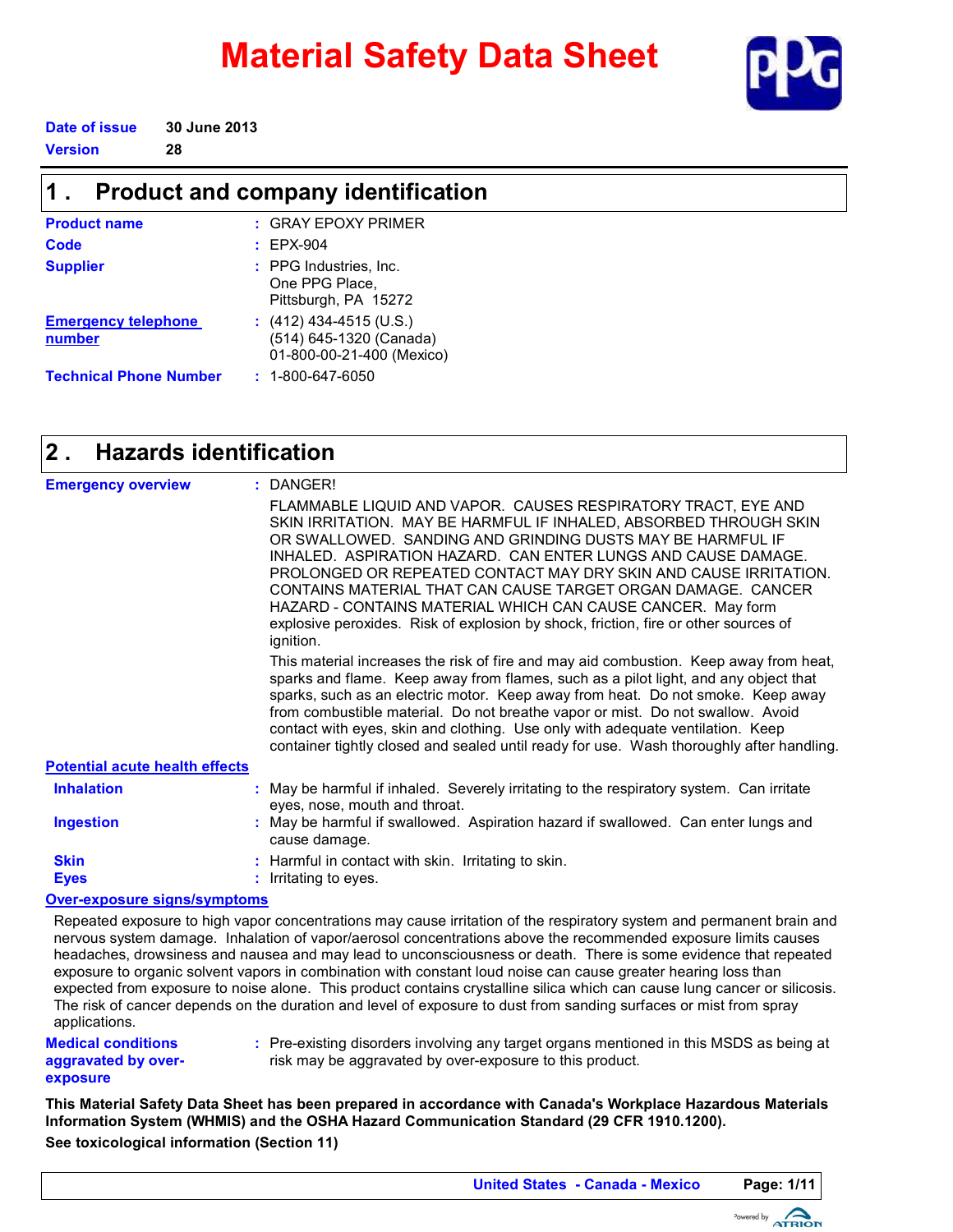# **3 . Composition/information on ingredients**

| <b>Name</b>                                                                                      | <b>CAS number</b> | $\frac{9}{2}$ |
|--------------------------------------------------------------------------------------------------|-------------------|---------------|
| isobutyl acetate                                                                                 | 110-19-0          | $10 - 30$     |
| butanone                                                                                         | 78-93-3           | $10 - 30$     |
| Epoxy Resin (700 <mw<=1100)< td=""><td>25036-25-3</td><td><math>10 - 30</math></td></mw<=1100)<> | 25036-25-3        | $10 - 30$     |
| titanium dioxide                                                                                 | 13463-67-7        | $5 - 10$      |
| Isopropyl alcohol                                                                                | 67-63-0           | $3 - 7$       |
| Acetic acid ethenyl ester, polymer with chloroethene and ethenol                                 | 25086-48-0        | $3 - 7$       |
| Talc, not containing asbestiform fibres                                                          | 14807-96-6        | $1 - 5$       |
| 1-methoxy-2-propanol                                                                             | 107-98-2          | $1 - 5$       |
| toluene                                                                                          | 108-88-3          | $1 - 5$       |
| Wollastonite (Ca(SiO3))                                                                          | 13983-17-0        | $1 - 5$       |
| crystalline silica respirable (<10 microns)                                                      | 14808-60-7        | $1 - 5$       |
| crystalline silica respirable (>10 microns)                                                      | 14808-60-7        | $1 - 5$       |
| ethyl 3-ethoxypropionate                                                                         | 763-69-9          | $1 - 5$       |
| xylene                                                                                           | 1330-20-7         | $0.5 - 1.5$   |
| ethylbenzene                                                                                     | $100 - 41 - 4$    | $0.1 - 1$     |

**There are no additional ingredients present which, within the current knowledge of the supplier and in the concentrations applicable, are classified as hazardous to health or the environment and hence require reporting in this section.**

#### **First aid measures 4 .**

If ingestion, irritation, any type of overexposure or symptoms of overexposure occur during or persists after use of this product, contact a POISON CONTROL CENTER, EMERGENCY ROOM OR PHYSICIAN immediately; have Material Safety Data Sheet information available. Never give anything by mouth to an unconscious or convulsing person.

| <b>Eye contact</b>        | : Check for and remove any contact lenses. Immediately flush eyes with running<br>water for at least 15 minutes, keeping eyelids open. Seek immediate medical<br>attention.                            |
|---------------------------|--------------------------------------------------------------------------------------------------------------------------------------------------------------------------------------------------------|
| Skin contact              | : Remove contaminated clothing and shoes. Wash skin thoroughly with soap and<br>water or use recognized skin cleanser. Do NOT use solvents or thinners.                                                |
| <b>Inhalation</b>         | : Remove to fresh air. Keep person warm and at rest. If not breathing, if breathing is<br>irregular or if respiratory arrest occurs, provide artificial respiration or oxygen by<br>trained personnel. |
| <b>Ingestion</b>          | : If swallowed, seek medical advice immediately and show this container or label.<br>Keep person warm and at rest. Do NOT induce vomiting.                                                             |
| <b>Notes to physician</b> | : No specific treatment. Treat symptomatically. Contact poison treatment specialist<br>immediately if large quantities have been ingested or inhaled.                                                  |

#### **Fire-fighting measures 5 .**

| <b>Flammability of the product</b> | : Flammable liquid. Risk of explosion by shock, friction, fire or other sources of ignition.<br>May form explosive peroxide. In a fire or if heated, a pressure increase will occur and<br>the container may burst, with the risk of a subsequent explosion. Vapors may<br>accumulate in low or confined areas or travel a considerable distance to a source of<br>ignition and flash back. Runoff to sewer may create fire or explosion hazard. Avoid<br>shock and friction. Keep away from heat, sparks and flame. |
|------------------------------------|----------------------------------------------------------------------------------------------------------------------------------------------------------------------------------------------------------------------------------------------------------------------------------------------------------------------------------------------------------------------------------------------------------------------------------------------------------------------------------------------------------------------|
| <b>Extinguishing media</b>         |                                                                                                                                                                                                                                                                                                                                                                                                                                                                                                                      |
| <b>Suitable</b>                    | : Use dry chemical, $CO2$ , water spray (fog) or foam.                                                                                                                                                                                                                                                                                                                                                                                                                                                               |
| <b>Not suitable</b>                | : Do not use water jet.                                                                                                                                                                                                                                                                                                                                                                                                                                                                                              |
| <b>Special exposure hazards</b>    | : Promptly isolate the scene by removing all persons from the vicinity of the incident if<br>there is a fire. No action shall be taken involving any personal risk or without suitable<br>training. Move containers from fire area if this can be done without risk. Use water<br>spray to keep fire-exposed containers cool. Fire water contaminated with this material<br>must be contained and prevented from being discharged to any waterway, sewer or<br>drain.                                                |

**United States - Canada - Mexico Page: 2/11**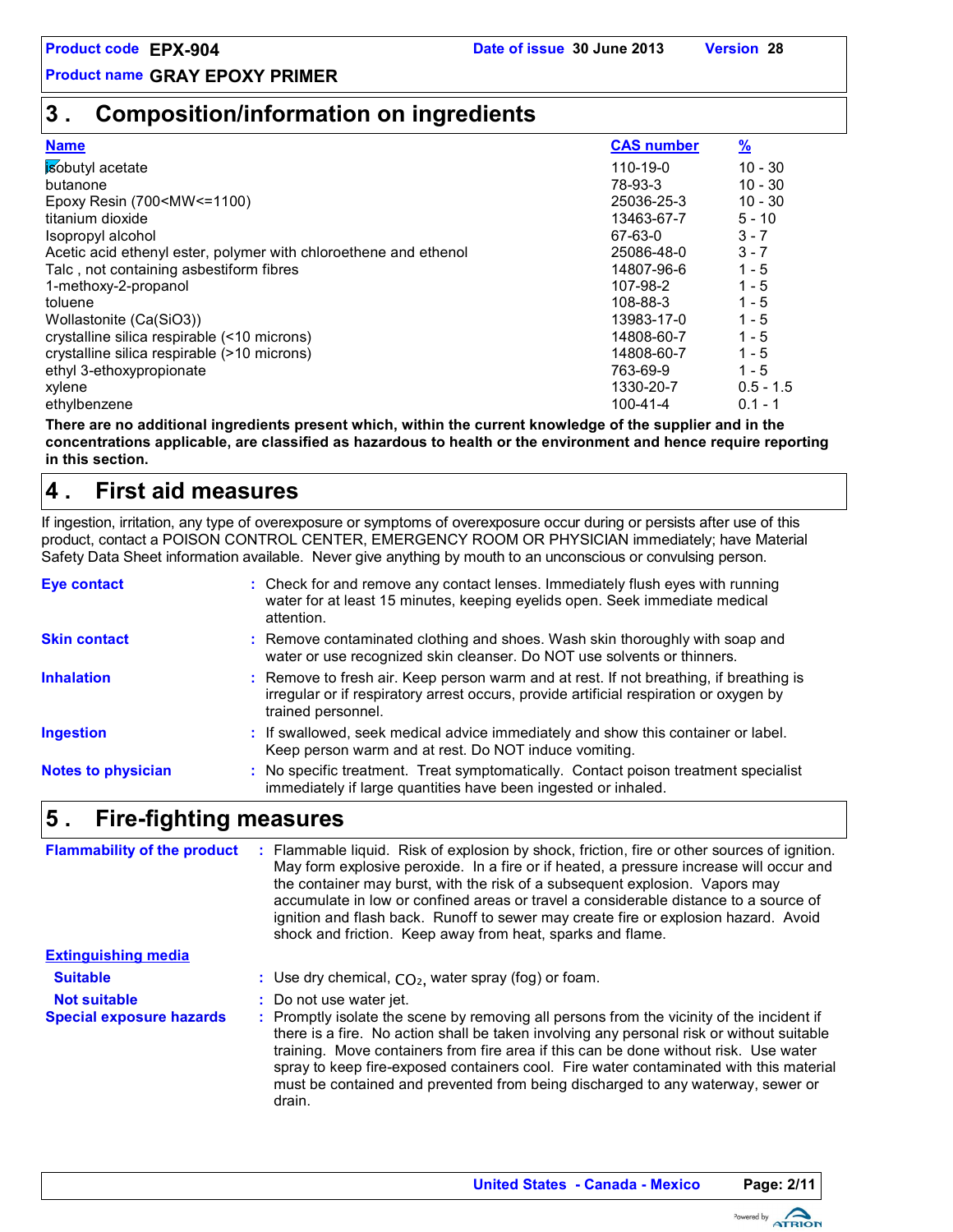# **5 . Fire-fighting measures**

| <b>Hazardous combustion</b><br>products                  | Decomposition products may include the following materials:<br>carbon oxides<br>phosphorus oxides<br>halogenated compounds<br>metal oxide/oxides                         |
|----------------------------------------------------------|--------------------------------------------------------------------------------------------------------------------------------------------------------------------------|
| <b>Special protective</b><br>equipment for fire-fighters | : Fire-fighters should wear appropriate protective equipment and self-contained<br>breathing apparatus (SCBA) with a full face-piece operated in positive pressure mode. |

#### **Accidental release measures 6 .**

| <b>Personal precautions</b>      | : No action shall be taken involving any personal risk or without suitable training.<br>Evacuate surrounding areas. Keep unnecessary and unprotected personnel from<br>entering. Do not touch or walk through spilled material. Shut off all ignition sources.<br>No flares, smoking or flames in hazard area. Avoid breathing vapor or mist. Provide<br>adequate ventilation. Wear appropriate respirator when ventilation is inadequate. Put<br>on appropriate personal protective equipment (see Section 8).                                                                                                                                                                                                                                                                                                                                                                |
|----------------------------------|--------------------------------------------------------------------------------------------------------------------------------------------------------------------------------------------------------------------------------------------------------------------------------------------------------------------------------------------------------------------------------------------------------------------------------------------------------------------------------------------------------------------------------------------------------------------------------------------------------------------------------------------------------------------------------------------------------------------------------------------------------------------------------------------------------------------------------------------------------------------------------|
| <b>Environmental precautions</b> | : Avoid dispersal of spilled material and runoff and contact with soil, waterways, drains<br>and sewers. Inform the relevant authorities if the product has caused environmental<br>pollution (sewers, waterways, soil or air). Water polluting material. May be harmful to<br>the environment if released in large quantities.                                                                                                                                                                                                                                                                                                                                                                                                                                                                                                                                                |
| <b>Large spill</b>               | : Stop leak if without risk. Move containers from spill area. Approach release from<br>upwind. Use spark-proof tools and explosion-proof equipment. Prevent entry into<br>sewers, water courses, basements or confined areas. Wash spillages into an effluent<br>treatment plant or proceed as follows. Contain and collect spillage with non-<br>combustible, absorbent material e.g. sand, earth, vermiculite or diatomaceous earth<br>and place in container for disposal according to local regulations (see Section 13). Do<br>not absorb in sawdust or other combustible material. It may lead to a fire risk when it<br>dries out. Dispose of via a licensed waste disposal contractor. Contaminated<br>absorbent material may pose the same hazard as the spilled product. Note: see<br>Section 1 for emergency contact information and Section 13 for waste disposal. |
| <b>Small spill</b>               | : Stop leak if without risk. Move containers from spill area. Use spark-proof tools and<br>explosion-proof equipment. Dilute with water and mop up if water-soluble or absorb<br>with an inert dry material and place in an appropriate waste disposal container. Do not<br>absorb in sawdust or other combustible material. It may lead to a fire risk when it dries<br>out. Dispose of via a licensed waste disposal contractor.                                                                                                                                                                                                                                                                                                                                                                                                                                             |

#### **Handling and storage 7 .**

**Handling :**

Put on appropriate personal protective equipment (see Section 8). Eating, drinking and smoking should be prohibited in areas where this material is handled, stored and processed. Do not breathe vapor or mist. Do not swallow. Do not get in eyes or on skin or clothing. Avoid shock and friction. Avoid all possible sources of ignition (spark or flame). Avoid release to the environment. Use only with adequate ventilation. Wear appropriate respirator when ventilation is inadequate. Do not enter storage areas and confined spaces unless adequately ventilated. Keep in the original container or an approved alternative made from a compatible material, kept tightly closed when not in use. Store and use away from heat, sparks, open flame or any other ignition source. Use explosion-proof electrical (ventilating, lighting and material handling) equipment. Use non-sparking tools. Take precautionary measures against electrostatic discharges. Vapors are heavier than air and may spread along floors. To avoid fire or explosion, dissipate static electricity during transfer by grounding and bonding containers and equipment before transferring material. Keep away from combustible material. Empty containers retain product residue and can be hazardous. Do not reuse container. If this material is part of a multiple component system, read the Material Safety Data Sheet(s) for the other component or components before blending as the resulting mixture may have the hazards of all of its parts.

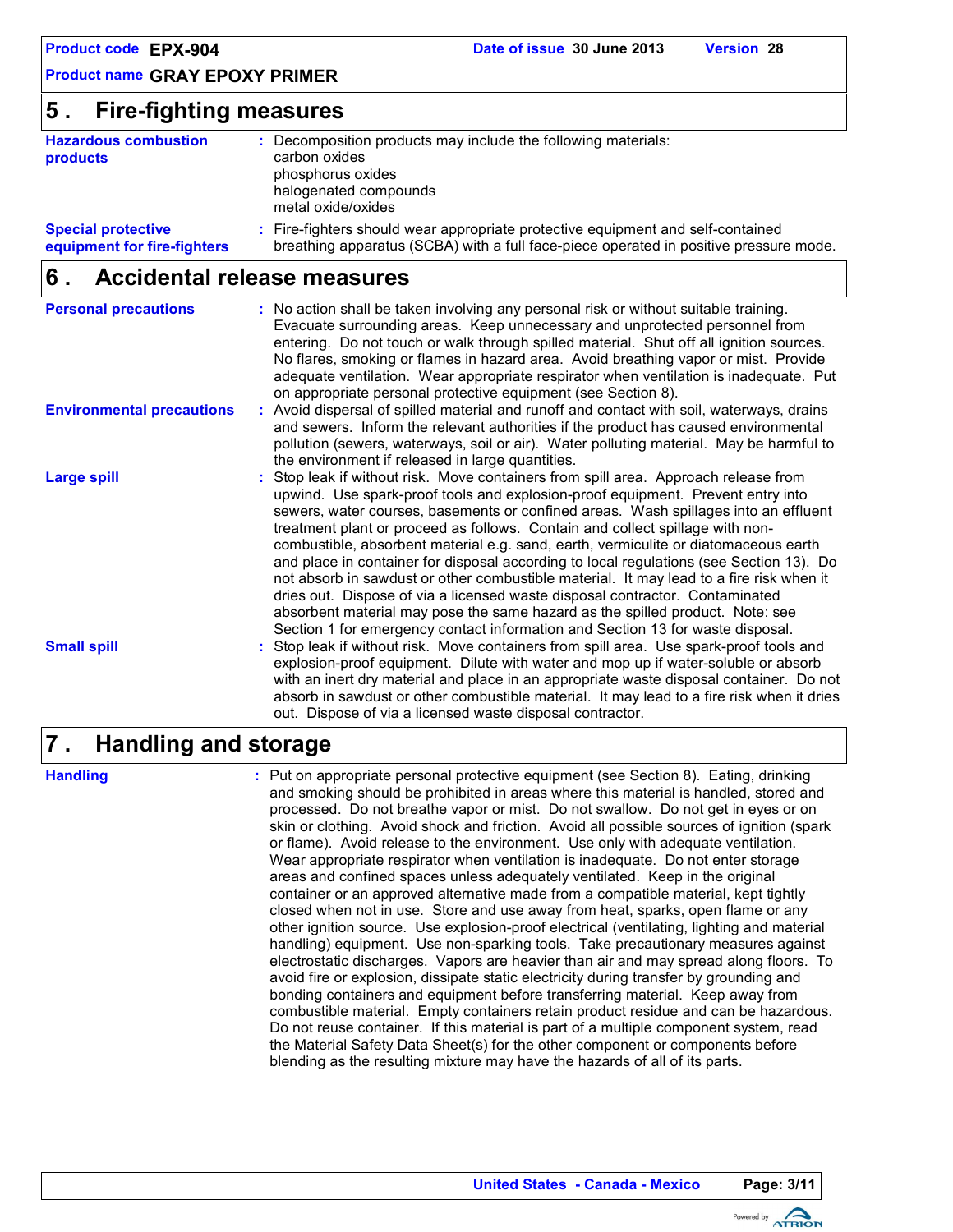# **7 . Handling and storage**

**Storage :**

Store in accordance with local regulations. Store in a segregated and approved area. Store in original container protected from direct sunlight in a dry, cool and wellventilated area, away from incompatible materials (see Section 10) and food and drink. Eliminate all ignition sources. Separate from oxidizing materials. Separate from reducing agents and combustible materials. See NFPA 430, Code for the Storage of Liquid and Solid Oxidizers. Keep container tightly closed and sealed until ready for use. Containers that have been opened must be carefully resealed and kept upright to prevent leakage. Do not store in unlabeled containers. Use appropriate containment to avoid environmental contamination. Do not store above the following temperature: 120F / 49C.

# **8 . Exposure controls/personal protection**

| <b>Name</b>                                    | <b>Result</b>             | <b>ACGIH</b>                   | <b>OSHA</b>                                                                                                            | <b>Ontario</b>                          | <b>Mexico</b>                                    | <b>IPEL</b>                                            |
|------------------------------------------------|---------------------------|--------------------------------|------------------------------------------------------------------------------------------------------------------------|-----------------------------------------|--------------------------------------------------|--------------------------------------------------------|
| isobutyl acetate                               | <b>TWA</b><br><b>STEL</b> | 150 ppm<br>Not<br>established  | 150 ppm<br>Not<br>established                                                                                          | 150 ppm<br>187 ppm                      | 150 ppm<br>187 ppm                               | Not<br>established<br>Not<br>established               |
| butanone                                       | TWA<br><b>STEL</b>        | 200 ppm<br>300 ppm             | 200 ppm<br>Not                                                                                                         | $200$ ppm<br>300 ppm                    | 200 ppm<br>300 ppm                               | <b>Not</b><br>established<br>Not                       |
| titanium dioxide                               | <b>TWA</b><br><b>STEL</b> | 10 mg/ $m3$<br><b>Not</b>      | established<br>$15 \text{ mg/m}^3$ TD<br><b>Not</b>                                                                    | 10 mg/m <sup>3</sup> TD<br>Not          | 10 mg/ $m3$<br>(as Ti)<br>$20$ mg/m <sup>3</sup> | established<br><b>Not</b><br>established<br><b>Not</b> |
|                                                |                           | established                    | established                                                                                                            | established                             | (as Ti)                                          | established                                            |
| Isopropyl alcohol                              | <b>TWA</b><br><b>STEL</b> | 200 ppm<br>400 ppm             | 400 ppm<br>Not<br>established                                                                                          | 200 ppm<br>400 ppm                      | 400 ppm<br>500 ppm                               | Not<br>established<br>Not<br>established               |
| Talc, not containing asbestiform<br>fibres     | <b>TWA</b>                | Not<br>established             | $20$ mppcf $Z$                                                                                                         | $2$ mg/m <sup>3</sup> R<br>2 mg/m $3$ R | $2 \text{ mg/m}^3$ R                             | <b>Not</b><br>established                              |
| 1-methoxy-2-propanol                           | <b>TWA</b><br><b>STEL</b> | 100 ppm<br>150 ppm             | <b>Not</b><br>established<br>Not<br>established                                                                        | 100 ppm<br>150 ppm                      | Not<br>established<br>Not<br>established         | Not<br>established<br>Not<br>established               |
| toluene                                        | <b>TWA</b><br><b>STEL</b> | 20 ppm<br>Not<br>established   | 200 ppm Z<br>500 ppm $Z A$ Not<br>300 ppm Z C                                                                          | 20 ppm<br>established                   | 50 ppm S<br>Not<br>established                   | <b>Not</b><br>established<br>Not<br>established        |
| crystalline silica respirable (<10<br>microns) | <b>TWA</b>                | $0.025$ mg/m <sup>3</sup><br>R | 10 MG/M3 /<br>$(% ^{*3}C^{-1})$<br>RZ<br>30 MG/M3 /<br>$(% ^{*3}$ (%SiO2+2)<br>TD Z<br>250 MPPCF<br>/ (%SiO2+5)<br>R Z | $0.1$ mg/m <sup>3</sup> R               | $0.1$ mg/m <sup>3</sup> R                        | Not<br>established                                     |
| crystalline silica respirable (>10<br>microns) | <b>TWA</b>                | $0.025$ mg/m <sup>3</sup><br>R | 10 MG/M3 /<br>$(% ^{*3}C^{-1})$<br>R Z                                                                                 | $0.1$ mg/m <sup>3</sup> R               | $0.1$ mg/m <sup>3</sup> R                        | Not<br>established                                     |

**United States - Canada - Mexico Page: 4/11**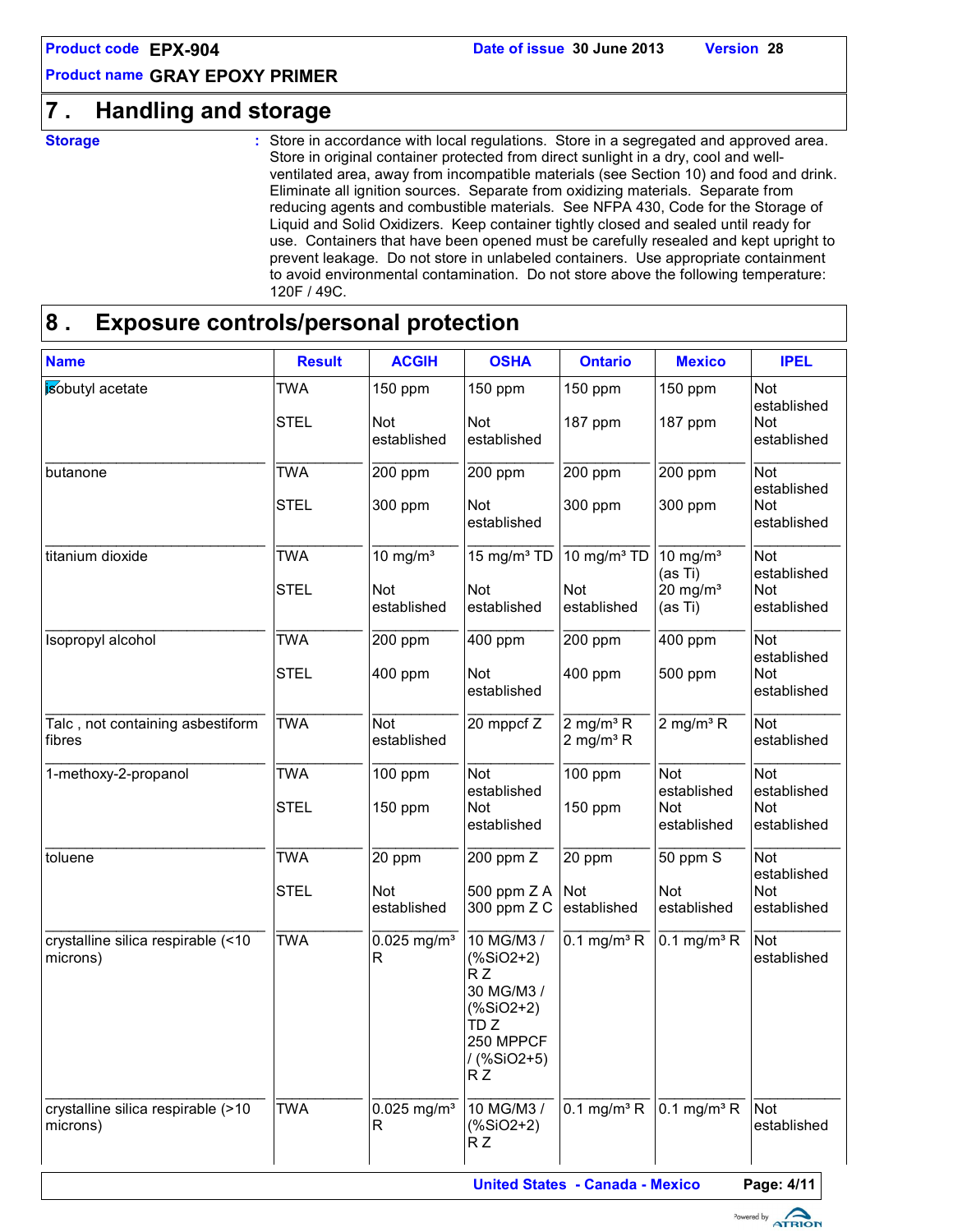| <b>Product code EPX-904</b> |  |
|-----------------------------|--|
|-----------------------------|--|

#### **8 . Exposure controls/personal protection** 30 MG/M3 / (%SiO2+2) TD Z 250 MPPCF / (%SiO2+5) R Z \_\_\_\_\_\_\_\_\_\_\_\_\_\_\_\_\_\_\_\_\_\_\_\_\_\_\_\_ \_\_\_\_\_\_\_\_\_\_\_ \_\_\_\_\_\_\_\_\_\_\_ \_\_\_\_\_\_\_\_\_\_\_ \_\_\_\_\_\_\_\_\_\_\_ \_\_\_\_\_\_\_\_\_\_\_ \_\_\_\_\_\_\_\_\_\_\_ ethyl 3-ethoxypropionate TWA Not established Not established 50 ppm Not established 50 ppm **STEL** established Not established Not established Not established 100 ppm \_\_\_\_\_\_\_\_\_\_\_\_\_\_\_\_\_\_\_\_\_\_\_\_\_\_\_\_ \_\_\_\_\_\_\_\_\_\_\_ \_\_\_\_\_\_\_\_\_\_\_ \_\_\_\_\_\_\_\_\_\_\_ \_\_\_\_\_\_\_\_\_\_\_ \_\_\_\_\_\_\_\_\_\_\_ \_\_\_\_\_\_\_\_\_\_\_ xylene TWA 100 ppm 100 ppm 100 ppm 100 ppm Not established STEL | 150 ppm | Not established 150 ppm | 150 ppm | Not established \_\_\_\_\_\_\_\_\_\_\_\_\_\_\_\_\_\_\_\_\_\_\_\_\_\_\_\_ \_\_\_\_\_\_\_\_\_\_\_ \_\_\_\_\_\_\_\_\_\_\_ \_\_\_\_\_\_\_\_\_\_\_ \_\_\_\_\_\_\_\_\_\_\_ \_\_\_\_\_\_\_\_\_\_\_ \_\_\_\_\_\_\_\_\_\_\_ ethylbenzene TWA 20 ppm 100 ppm 100 ppm 100 ppm Not established STEL Not established Not established 125 ppm  $\vert$  125 ppm established \_\_\_\_\_\_\_\_\_\_\_\_\_\_\_\_\_\_\_\_\_\_\_\_\_\_\_\_ \_\_\_\_\_\_\_\_\_\_\_ \_\_\_\_\_\_\_\_\_\_\_ \_\_\_\_\_\_\_\_\_\_\_ \_\_\_\_\_\_\_\_\_\_\_ \_\_\_\_\_\_\_\_\_\_\_ \_\_\_\_\_\_\_\_\_\_\_

**Key to abbreviations**

A **=** Acceptable Maximum Peak

ACGIH = American Conference of Governmental Industrial Hygienists.

C **=** Ceiling Limit

F **=** Fume

IPEL = Internal Permissible Exposure Limit

OSHA = Occupational Safety and Health Administration.<br>R = Respirable<br>Z = OSHA 29CFR 1910.1200 Subpart Z - Toxic and

= Respirable

= OSHA 29CFR 1910.1200 Subpart Z - Toxic and Hazardous Substances

#### **Consult local authorities for acceptable exposure limits.**

| <b>Recommended monitoring</b><br>procedures | If this product contains ingredients with exposure limits, personal, workplace<br>atmosphere or biological monitoring may be required to determine the effectiveness of<br>the ventilation or other control measures and/or the necessity to use respiratory<br>protective equipment. Reference should be made to appropriate monitoring standards.<br>Reference to national guidance documents for methods for the determination of<br>hazardous substances will also be required.                                                                                                                                                                           |
|---------------------------------------------|---------------------------------------------------------------------------------------------------------------------------------------------------------------------------------------------------------------------------------------------------------------------------------------------------------------------------------------------------------------------------------------------------------------------------------------------------------------------------------------------------------------------------------------------------------------------------------------------------------------------------------------------------------------|
| <b>Engineering measures</b>                 | : Use only with adequate ventilation. Use process enclosures, local exhaust ventilation<br>or other engineering controls to keep worker exposure to airborne contaminants below<br>any recommended or statutory limits. The engineering controls also need to keep gas,<br>vapor or dust concentrations below any lower explosive limits. Use explosion-proof<br>ventilation equipment.                                                                                                                                                                                                                                                                       |
| <b>Hygiene measures</b>                     | : Wash hands, forearms and face thoroughly after handling chemical products, before<br>eating, smoking and using the lavatory and at the end of the working period.<br>Appropriate techniques should be used to remove potentially contaminated clothing.<br>Wash contaminated clothing before reusing. Ensure that eyewash stations and safety<br>showers are close to the workstation location.                                                                                                                                                                                                                                                             |
| <b>Personal protection</b>                  |                                                                                                                                                                                                                                                                                                                                                                                                                                                                                                                                                                                                                                                               |
| <b>Eyes</b><br><b>Hands</b>                 | : Safety glasses with side shields.<br>: Chemical-resistant, impervious gloves complying with an approved standard should be<br>worn at all times when handling chemical products if a risk assessment indicates this is<br>necessary. Considering the parameters specified by the glove manufacturer, check<br>during use that the gloves are still retaining their protective properties. It should be<br>noted that the time to breakthrough for any glove material may be different for different<br>glove manufacturers. In the case of mixtures, consisting of several substances, the<br>protection time of the gloves cannot be accurately estimated. |
|                                             |                                                                                                                                                                                                                                                                                                                                                                                                                                                                                                                                                                                                                                                               |



 $SR =$  Respiratory sensitization<br> $SS =$  Skin sensitization = Skin sensitization

STEL **=** = Short term Exposure limit values

S = Potential skin absorption

- TD **=** Total dust
- $TLV = Threshold Limit Value  
\nTWA = Time Weiahted Average$ 
	- $=$  Time Weighted Average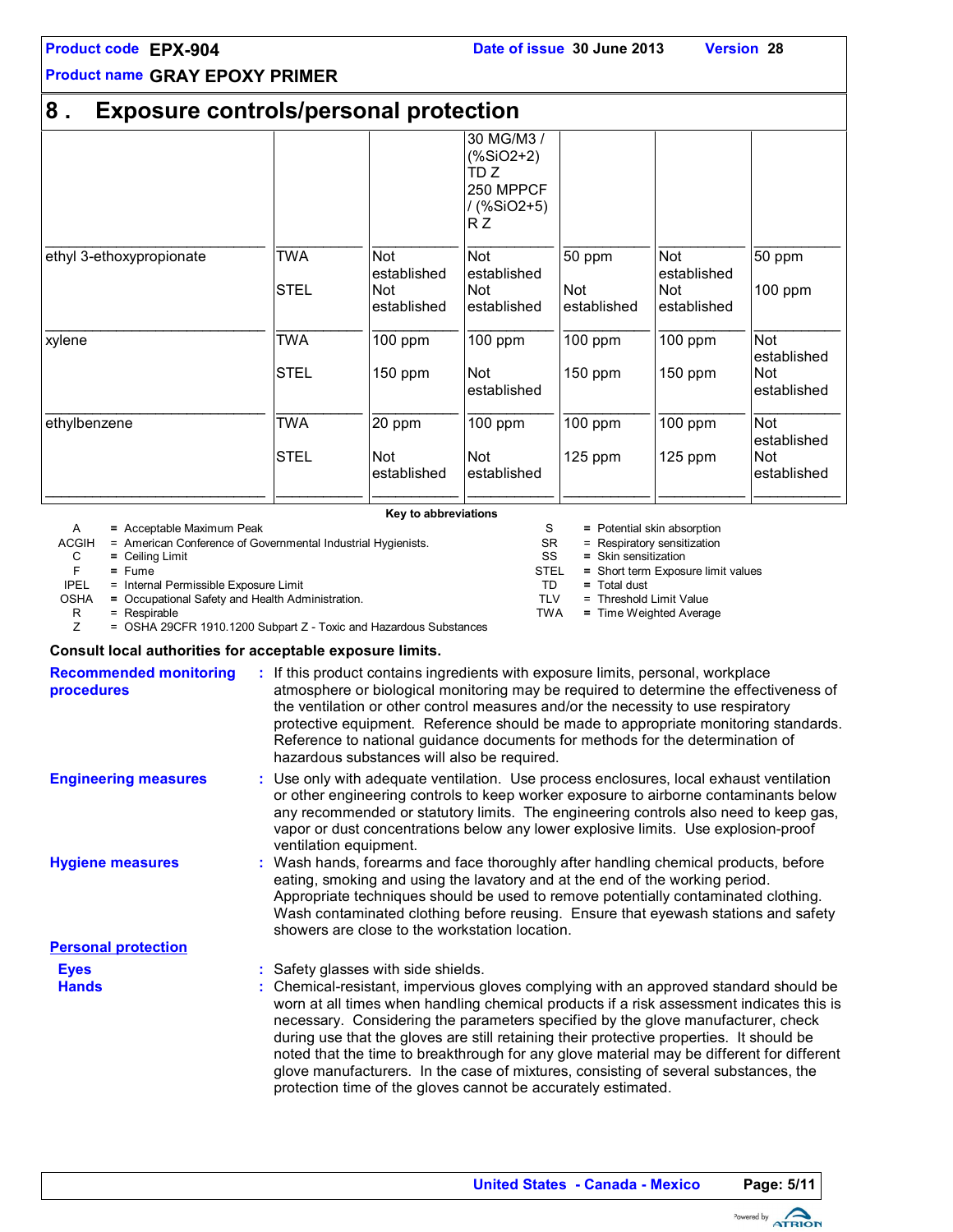# **8 . Exposure controls/personal protection**

| <b>Respiratory</b>                        | : If workers are exposed to concentrations above the exposure limit, they must use<br>appropriate, certified respirators. Use a properly fitted, air-purifying or air-fed respirator<br>complying with an approved standard if a risk assessment indicates this is necessary.<br>Respirator selection must be based on known or anticipated exposure levels, the<br>hazards of the product and the safe working limits of the selected respirator. |
|-------------------------------------------|----------------------------------------------------------------------------------------------------------------------------------------------------------------------------------------------------------------------------------------------------------------------------------------------------------------------------------------------------------------------------------------------------------------------------------------------------|
| <b>Skin</b>                               | : Personal protective equipment for the body should be selected based on the task<br>being performed and the risks involved and should be approved by a specialist before<br>handling this product.<br>When there is a risk of ignition from static electricity, wear anti-static protective clothing.<br>For the greatest protection from static discharges, clothing should include anti-static<br>overalls, boots and gloves.                   |
| <b>Environmental exposure</b><br>controls | : Emissions from ventilation or work process equipment should be checked to ensure<br>they comply with the requirements of environmental protection legislation. In some<br>cases, fume scrubbers, filters or engineering modifications to the process equipment<br>will be necessary to reduce emissions to acceptable levels.                                                                                                                    |

#### **Physical and chemical properties 9 .**

| <b>Physical state</b>                             | : Liquid.                                          |
|---------------------------------------------------|----------------------------------------------------|
| <b>Flash point</b>                                | : Closed cup: -1.11 $^{\circ}$ C (30 $^{\circ}$ F) |
| <b>Explosion limits</b>                           | : Lower: 1.4%                                      |
| Color                                             | : Not available.                                   |
| Odor                                              | : Not available.                                   |
| рH                                                | : Not available.                                   |
| <b>Boiling/condensation point</b>                 | : >37.78°C (>100°F)                                |
| <b>Melting/freezing point</b>                     | : Not available.                                   |
| <b>Specific gravity</b>                           | : 1.2                                              |
| Density (Ibs / gal)                               | : 10.01                                            |
| <b>Vapor pressure</b>                             | $: 5.1$ kPa (38.6 mm Hg) [room temperature]        |
| <b>Vapor density</b>                              | : Not available.                                   |
| <b>Volatility</b>                                 | : 69% (v/v), 48.44% (w/w)                          |
| <b>Evaporation rate</b>                           | $: 3.47$ (butyl acetate = 1)                       |
| <b>Partition coefficient: n-</b><br>octanol/water | : Not available.                                   |
| % Solid. (w/w)                                    | : 51.56                                            |

# **Stability and reactivity 10 .**

| <b>Stability</b><br><b>Conditions to avoid</b>                                       | : Stable under recommended storage and handling conditions (see Section 7).<br>: Avoid all possible sources of ignition (spark or flame). Do not pressurize, cut, weld,<br>braze, solder, drill, grind or expose containers to heat or sources of ignition. Drying on<br>clothing or other combustible materials may cause fire. |
|--------------------------------------------------------------------------------------|----------------------------------------------------------------------------------------------------------------------------------------------------------------------------------------------------------------------------------------------------------------------------------------------------------------------------------|
| <b>Materials to avoid</b>                                                            | : Reactive or incompatible with the following materials:, combustible materials, organic<br>materials, metals, acids, alkalis, oxidizing materials, reducing materials                                                                                                                                                           |
| <b>Hazardous decomposition</b><br><b>products</b><br><b>Hazardous polymerization</b> | : Under normal conditions of storage and use, hazardous decomposition products<br>should not be produced.<br>: Under normal conditions of storage and use, hazardous polymerization will not occur.                                                                                                                              |

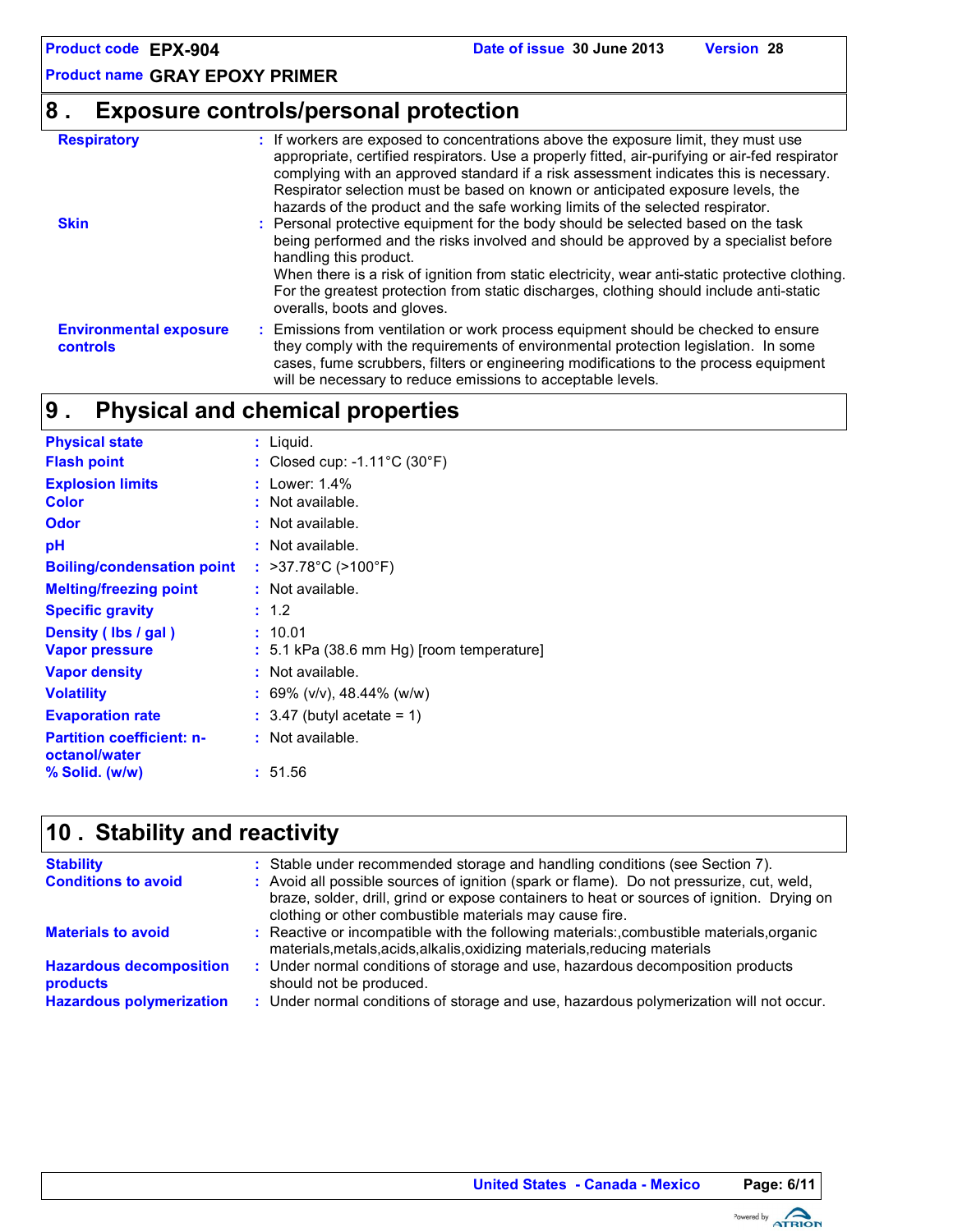# **11 . Toxicological information**

### **Acute toxicity**

| <b>Product/ingredient name</b> | <b>Result</b>          | <b>Species</b> | <b>Dose</b>  | <b>Exposure</b> |
|--------------------------------|------------------------|----------------|--------------|-----------------|
| sobutyl acetate                | LD50 Oral              | Rat            | 13400 mg/kg  |                 |
|                                | LD50 Dermal            | Rabbit         | >17400 mg/kg |                 |
| butanone                       | LD50 Oral              | Rat            | 2737 mg/kg   |                 |
|                                | LD50 Dermal            | Rabbit         | 6480 mg/kg   |                 |
|                                | <b>LC50</b> Inhalation | Rat            | 11243 ppm    | 4 hours         |
|                                | Vapor                  |                |              |                 |
| titanium dioxide               | LD50 Oral              | Rat            | >10 g/kg     |                 |
| Isopropyl alcohol              | LD50 Oral              | Rat            | 4.396 g/kg   |                 |
|                                | LD50 Dermal            | Rabbit         | 12800 mg/kg  |                 |
|                                | <b>LC50</b> Inhalation | Rat            | 72600 mg/m3  | 4 hours         |
|                                | Vapor                  |                |              |                 |
| 1-methoxy-2-propanol           | LD50 Oral              | Rat            | 5.2 g/kg     |                 |
|                                | LD50 Dermal            | Rabbit         | 13 g/kg      |                 |
| toluene                        | LD50 Oral              | Rat            | 636 mg/kg    |                 |
|                                | LD50 Dermal            | Rabbit         | 8.39 g/kg    |                 |
|                                | <b>LC50</b> Inhalation | Rat            | 49 g/m3      | 4 hours         |
| ethyl 3-ethoxypropionate       | LD50 Oral              | Rat            | 3200 mg/kg   |                 |
|                                | LD50 Dermal            | Rabbit         | 10 mL/kg     |                 |
| xylene                         | LD50 Oral              | Rat            | 4.3 g/kg     |                 |
|                                | LD50 Dermal            | Rabbit         | >1.7 g/kg    |                 |
|                                | LC50 Inhalation        | Rat            | 5000 ppm     | 4 hours         |
|                                | Vapor                  |                |              |                 |
| ethylbenzene                   | LD50 Oral              | Rat            | $3.5$ g/kg   |                 |
|                                | LD50 Dermal            | Rabbit         | >5000 mg/kg  |                 |
|                                | LC50 Inhalation        | Rat            | 4000 ppm     | 4 hours         |
|                                | Vapor                  |                |              |                 |

**Conclusion/Summary :** Not available. **Chronic toxicity**

# **Conclusion/Summary :** Not available.

- **Defatting irritant <b>:** Prolonged or repeated contact can defat the skin and lead to irritation, cracking and/or dermatitis.
- **Target organs :** Contains material which causes damage to the following organs: liver, spleen, brain, bone marrow.

Contains material which may cause damage to the following organs: blood, kidneys, lungs, the nervous system, the reproductive system, heart, peripheral nervous system, gastrointestinal tract, upper respiratory tract, skin, central nervous system (CNS), eye, lens or cornea, testes.

#### **Carcinogenicity**

**Carcinogenicity :** Contains material which can cause cancer. Risk of cancer depends on duration and level of exposure.

#### **Classification**

| <b>Product/ingredient name</b>                   | <b>ACGIH</b> | <b>IARC</b> | <b>NTP</b>                                     | <b>OSHA</b> |
|--------------------------------------------------|--------------|-------------|------------------------------------------------|-------------|
| titanium dioxide                                 | A4           | 2B          |                                                |             |
| Isopropyl alcohol                                | A4           |             |                                                |             |
| toluene                                          | A4           |             |                                                |             |
| crystalline silica respirable (<10 microns)   A2 |              |             | Known to be a                                  |             |
| crystalline silica respirable (>10 microns) A2   |              |             | human<br>carcinogen.<br>Known to be a<br>human | ٠           |
|                                                  |              |             | carcinogen.                                    |             |
| xylene                                           | A4           | 3           |                                                |             |
| ethylbenzene                                     | A3           | 2B          |                                                |             |

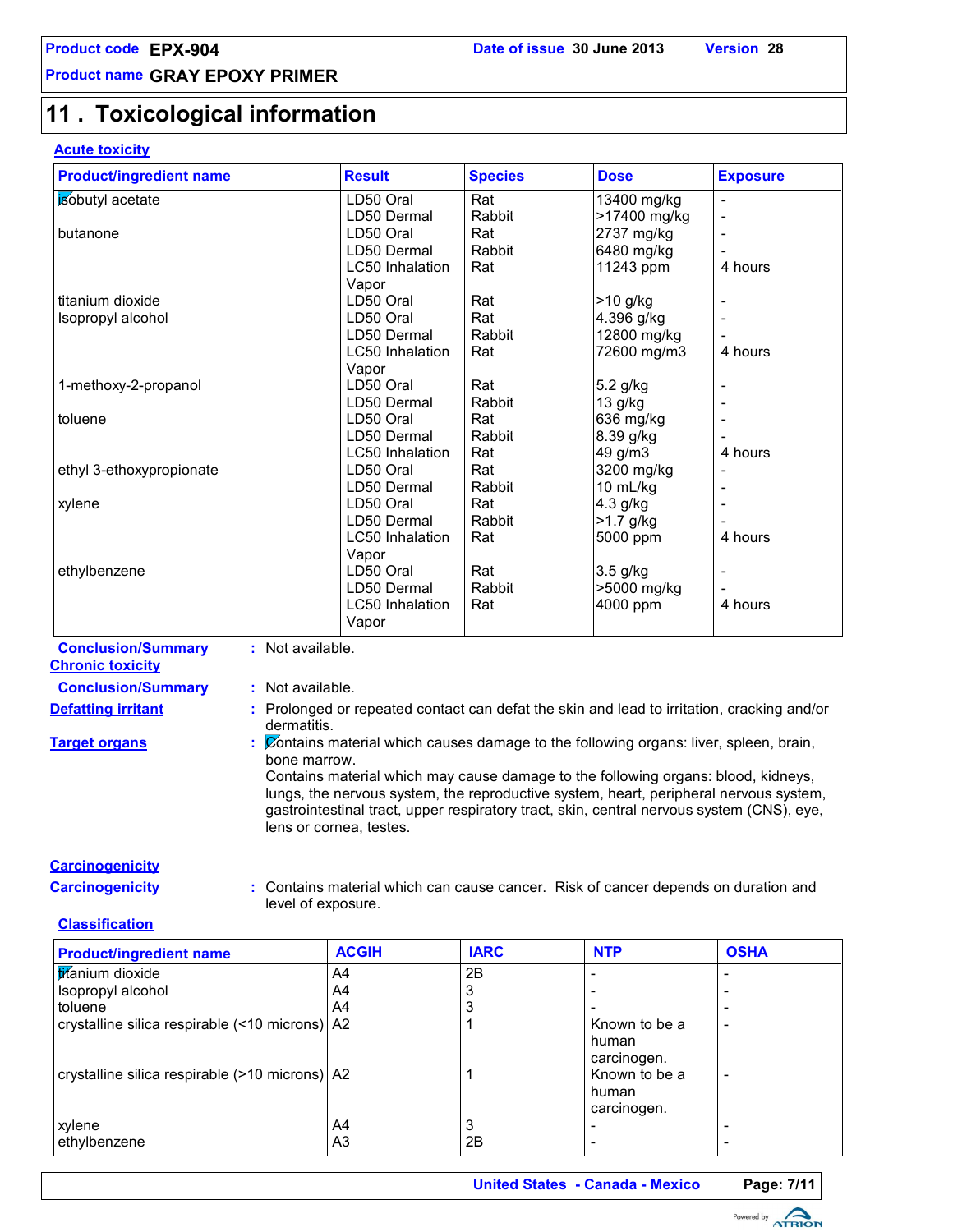# **11 . Toxicological information**

| <b>Carcinogen Classification code:</b> | <b>ACGIH: A1, A2, A3, A4, A5</b>                                                 |
|----------------------------------------|----------------------------------------------------------------------------------|
|                                        | IARC: 1, 2A, 2B, 3, 4                                                            |
|                                        | NTP: Proven, Possible                                                            |
|                                        | OSHA: +                                                                          |
|                                        | Not listed or regulated as a carcinogen: -                                       |
|                                        |                                                                                  |
| <b>Developmental effects</b>           | : Contains material which may cause developmental abnormalities, based on animal |
|                                        |                                                                                  |

| ________________________ | data.                                                                        |
|--------------------------|------------------------------------------------------------------------------|
| <b>Fertility effects</b> | : Contains material which may impair female fertility, based on animal data. |

# **Ecological information 12 .**

**Environmental effects :** Water polluting material. May be harmful to the environment if released in large quantities.

#### **Aquatic ecotoxicity**

| <b>Product/ingredient</b><br>name | <b>Result</b>                                     | <b>Species</b>                                                 | <b>Exposure</b> |
|-----------------------------------|---------------------------------------------------|----------------------------------------------------------------|-----------------|
| <b>butanone</b>                   | Acute LC50 3220000 to 3320000 ug/L<br>Fresh water | Fish - Fathead minnow - Pimephales<br>promelas                 | 96 hours        |
|                                   | Acute LC50 >400 ppm Marine water                  | Fish - Sheepshead minnow -<br>Cyprinodon variegatus            | 96 hours        |
|                                   | Acute LC50 >520000 ug/L Fresh water               | Daphnia - Water flea - Daphnia<br>magna                        | 48 hours        |
|                                   | Chronic NOEC 400 ppm Marine water                 | Fish - Sheepshead minnow -<br>Cyprinodon variegatus            | 96 hours        |
|                                   | Chronic NOEC <70000 ug/L Fresh<br>water           | Daphnia - Water flea - Daphnia<br>magna                        | 48 hours        |
| Isopropyl alcohol                 | Acute LC50 >1400000 ug/L                          | Fish - Bluegill - Lepomis macrochirus                          | 96 hours        |
| toluene                           | Acute LC50 5800 ug/L Fresh water                  | Fish - Rainbow trout, donaldson trout -<br>Oncorhynchus mykiss | 96 hours        |
|                                   | Acute EC50 6000 ug/L Fresh water                  | Daphnia - Water flea - Daphnia<br>magna                        | 48 hours        |
|                                   | Chronic NOEC 28000 ug/L Fresh water               | Daphnia - Water flea - Daphnia<br>magna                        | 48 hours        |
| xylene                            | Acute LC50 3300 to 4093 ug/L Fresh<br>water       | Fish - Rainbow trout, donaldson trout -<br>Oncorhynchus mykiss | 96 hours        |
| ethylbenzene                      | Acute LC50 4200 ug/L Fresh water                  | Fish - Rainbow trout, donaldson trout -<br>Oncorhynchus mykiss | 96 hours        |
|                                   | Acute LC50 5100 to 5700 ug/L Marine<br>water      | Fish - Atlantic silverside - Menidia<br>menidia                | 96 hours        |
|                                   | Acute EC50 2930 to 4400 ug/L Fresh<br>water       | Daphnia - Water flea - Daphnia<br>magna                        | 48 hours        |
|                                   | Chronic NOEC 3300 ug/L Marine water               | Fish - Atlantic silverside - Menidia<br>menidia                | 96 hours        |
|                                   | Chronic NOEC 6800 ug/L Fresh water                | Daphnia - Water flea - Daphnia<br>magna                        | 48 hours        |

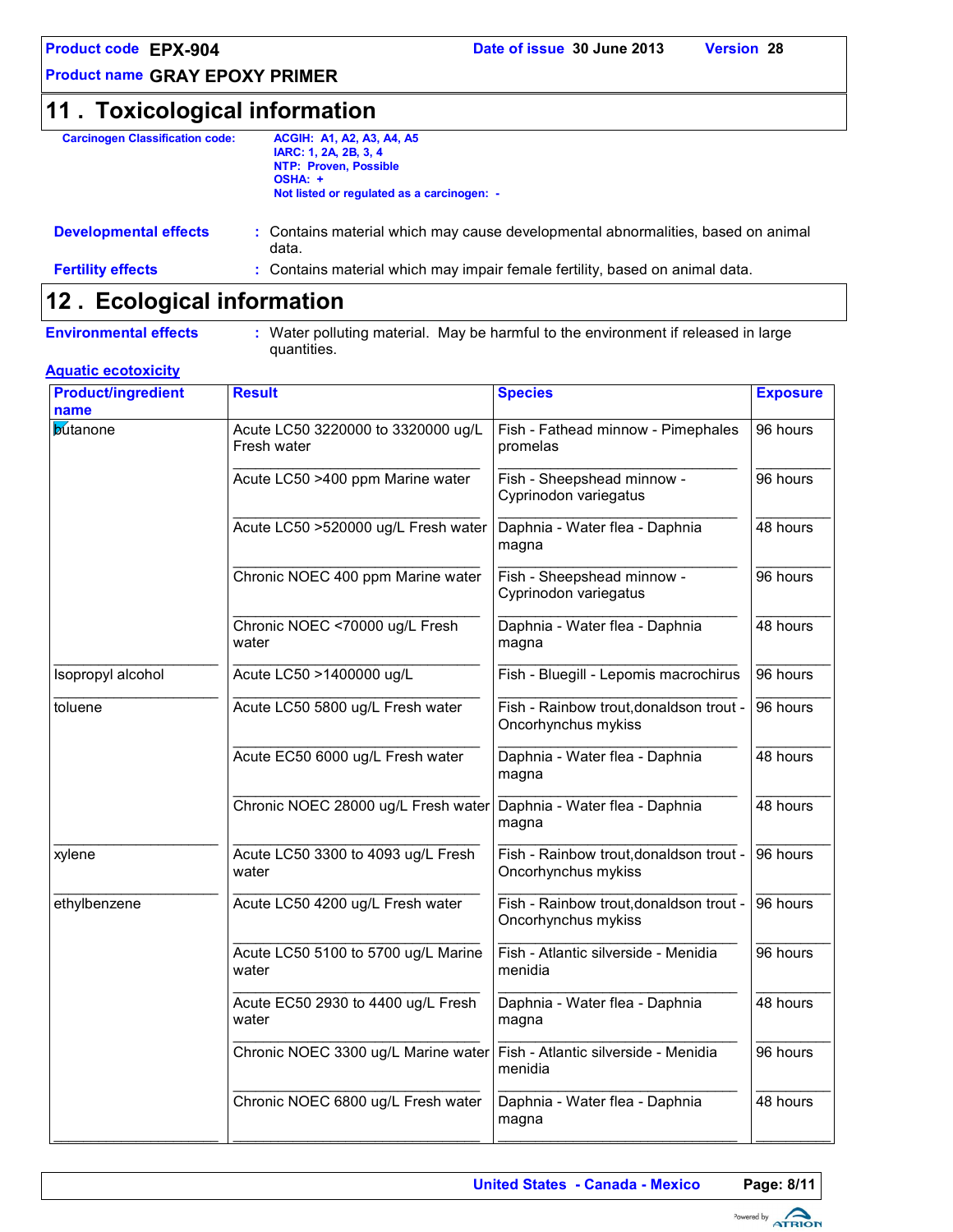# **Disposal considerations 13 .**

**Waste disposal**

The generation of waste should be avoided or minimized wherever possible. Disposal **:** of this product, solutions and any by-products should at all times comply with the requirements of environmental protection and waste disposal legislation and any regional local authority requirements. Dispose of surplus and non-recyclable products via a licensed waste disposal contractor. Waste should not be disposed of untreated to the sewer unless fully compliant with the requirements of all authorities with jurisdiction. Waste packaging should be recycled. Incineration or landfill should only be considered when recycling is not feasible. This material and its container must be disposed of in a safe way. Care should be taken when handling emptied containers that have not been cleaned or rinsed out. Empty containers or liners may retain some product residues. Vapor from product residues may create a highly flammable or explosive atmosphere inside the container. Do not cut, weld or grind used containers unless they have been cleaned thoroughly internally. Avoid dispersal of spilled material and runoff and contact with soil, waterways, drains and sewers.

**Disposal should be in accordance with applicable regional, national and local laws and regulations. Refer to Section 7: HANDLING AND STORAGE and Section 8: EXPOSURE CONTROLS/PERSONAL PROTECTION for additional handling information and protection of employees. Section 6. Accidental release measures**

| <b>Regulation</b> |      | <b>UN number Proper shipping name</b>                     | <b>Classes</b> |              | <b>PG*</b> Additional information                                                                                                                                                                                                                           |
|-------------------|------|-----------------------------------------------------------|----------------|--------------|-------------------------------------------------------------------------------------------------------------------------------------------------------------------------------------------------------------------------------------------------------------|
| <b>UN</b>         | 1263 | <b>PAINT</b>                                              | 3              | н.           |                                                                                                                                                                                                                                                             |
| <b>IMDG</b>       | 1263 | PAINT. Marine pollutant (trizinc bis<br>(orthophosphate)) | 3              |              |                                                                                                                                                                                                                                                             |
| <b>DOT</b>        | 1263 | <b>PAINT</b>                                              | 3              | $\mathbf{H}$ | <b>Reportable quantity</b><br>8543.6 lbs / 3878.8 kg [852.<br>48 gal / 3227 L]<br>Package sizes shipped in<br>quantities less than the<br>product reportable quantity<br>are not subject to the RQ<br>(reportable quantity)<br>transportation requirements. |

# **14 . Transport information**

PG\* : Packing group

Reportable quantity RQ : CERCLA: Hazardous substances.: toluene: 1000 lbs. (454 kg); ethylbenzene: 1000 lbs. (454 kg); xylene: 100 lbs. (45.4 kg); trizinc bis(orthophosphate); 2-methylpropan-1-ol: 5000 lbs. (2270 kg); butanone: 5000 lbs. (2270 kg); isobutyl acetate: 5000 lbs. (2270 kg);

# **15 . Regulatory information**

|                                                                                                                       | <b>United States inventory (TSCA 8b)</b> : All components are listed or exempted.           |  |  |  |
|-----------------------------------------------------------------------------------------------------------------------|---------------------------------------------------------------------------------------------|--|--|--|
| <b>Australia inventory (AICS)</b>                                                                                     | : All components are listed or exempted.                                                    |  |  |  |
| Canada inventory (DSL)                                                                                                | : All components are listed or exempted.                                                    |  |  |  |
| China inventory (IECSC)                                                                                               | : All components are listed or exempted.                                                    |  |  |  |
| Europe inventory (REACH)                                                                                              | : Please contact your supplier for information on the inventory status of this<br>material. |  |  |  |
| Japan inventory (ENCS)                                                                                                | : Not determined.                                                                           |  |  |  |
| Korea inventory (KECI)                                                                                                | : All components are listed or exempted.                                                    |  |  |  |
| New Zealand (NZIoC)                                                                                                   | : Substance Use Restricted                                                                  |  |  |  |
| <b>Philippines inventory (PICCS)</b>                                                                                  | : All components are listed or exempted.                                                    |  |  |  |
| <b>United States</b>                                                                                                  |                                                                                             |  |  |  |
| <b>U.S. Federal regulations</b><br>United States - TSCA 5(a)2 - Final significant new use rules:<br>mercury<br>Listed |                                                                                             |  |  |  |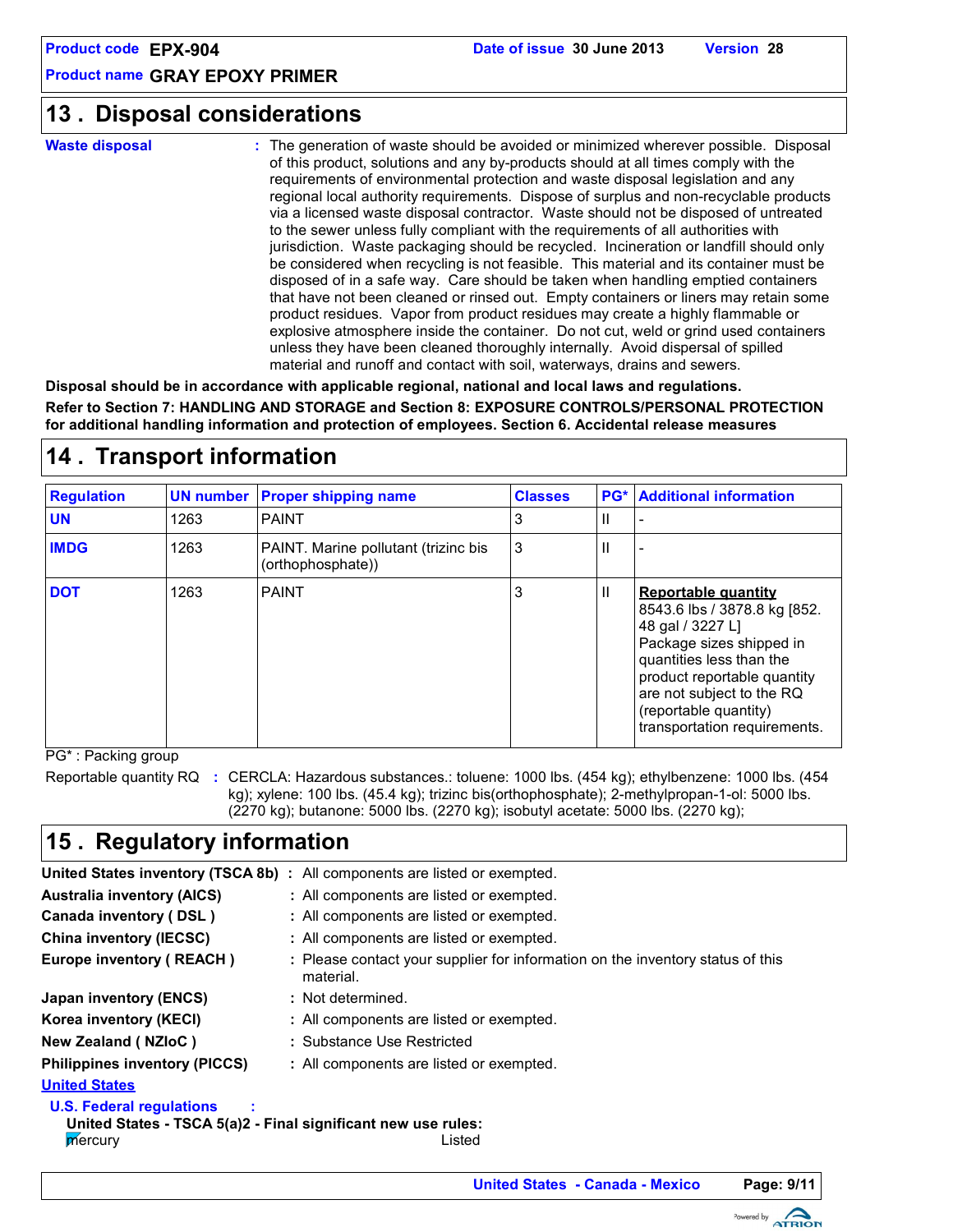# **15 . Regulatory information**

#### **United States - TSCA 5(a)2 - Proposed significant new use rules: mercury** Listed

#### **SARA 302/304**: Formaldehyde

CERCLA: Hazardous substances.: toluene: 1000 lbs. (454 kg); ethylbenzene: 1000 lbs. (454 kg); xylene: 100 lbs. (45. 4 kg); trizinc bis(orthophosphate); 2-methylpropan-1-ol: 5000 lbs. (2270 kg); butanone: 5000 lbs. (2270 kg); isobutyl acetate: 5000 lbs. (2270 kg);

#### **SARA 311/312 SDS Distribution - Chemical Inventory - Hazard Identification:**

| <b>Chemical name</b>                                                                                                  | CAS#                                               | <b>Acute</b> | <b>Chronic</b> | <b>Fire</b>          | <b>Reactive</b>      | <b>Pressure</b> |
|-----------------------------------------------------------------------------------------------------------------------|----------------------------------------------------|--------------|----------------|----------------------|----------------------|-----------------|
| isobutyl acetate                                                                                                      | 110-19-0                                           | Y            | N              | Y                    | N                    | N               |
| butanone                                                                                                              | 78-93-3                                            | Y            | N              | Y                    | N                    | N               |
| Epoxy Resin (700 <mw<=1100)< td=""><td>25036-25-3</td><td>Y</td><td>N</td><td>N</td><td>N</td><td>N</td></mw<=1100)<> | 25036-25-3                                         | Y            | N              | N                    | N                    | N               |
| titanium dioxide                                                                                                      | 13463-67-7                                         | N            |                | N                    | N                    | N               |
| <b>Isopropyl alcohol</b>                                                                                              | 67-63-0                                            | Υ            | N              | Y                    | N                    | N               |
| Acetic acid ethenyl ester, polymer<br>with chloroethene and ethenol                                                   | 25086-48-0                                         | Υ            | N              | N                    | N                    | N               |
| Talc, not containing asbestiform<br>fibres                                                                            | 14807-96-6                                         | Υ            | N              | N                    | N                    | N               |
| 1-methoxy-2-propanol                                                                                                  | 107-98-2                                           | Υ            | N              | Y                    | N                    | N               |
| toluene                                                                                                               | 108-88-3                                           | Υ            | Y              | Y                    | N                    | N               |
| crystalline silica respirable (<10<br>microns)                                                                        | 14808-60-7                                         | N            | Y              | N                    | N                    | N               |
| crystalline silica respirable (>10<br>microns)                                                                        | 14808-60-7                                         | $\mathsf{N}$ | Y              | N                    | N                    | N               |
| ethyl 3-ethoxypropionate                                                                                              | 763-69-9                                           | Y            | N              | Y                    | Y                    | N               |
| xylene                                                                                                                | 1330-20-7                                          | Y            | N              | Y                    | N                    | N               |
| ethylbenzene                                                                                                          | 100-41-4                                           | Υ            | Υ              | Y                    | N                    | N               |
|                                                                                                                       | <b>Product as-supplied:</b>                        | Y            | Y              | Y                    | Y                    | N               |
| <b>SARA 313</b>                                                                                                       | <b>Chemical name</b>                               |              |                | <b>CAS number</b>    | <b>Concentration</b> |                 |
| <b>Supplier notification</b>                                                                                          | : trízinc bis(orthophosphate)<br>Isopropyl alcohol |              |                | 7779-90-0<br>67-63-0 | $5 - 10$<br>$3 - 7$  |                 |
|                                                                                                                       | toluene                                            |              |                | 108-88-3             | 1 - 5                |                 |
|                                                                                                                       | xvlene                                             |              |                | 1330-20-7            | $0.5 - 1.5$          |                 |

**Additional environmental information is contained on the Environmental Data Sheet for this product, which can be obtained from your PPG representative.**

ethylbenzene 100-41-4 0.1 - 1

#### **California Prop. 65**

**WARNING:** This product contains a chemical known to the State of California to cause cancer and birth defects or other reproductive harm.

**Canada**

WHMIS (Canada) : Class B-2: Flammable liquid with a flash point lower than 37.8°C (100°F). Class D-2A: Material causing other toxic effects (Very toxic). Class D-2B: Material causing other toxic effects (Toxic).

#### **Mexico**

| <b>Classification</b>                          |  |  |  |  |  |
|------------------------------------------------|--|--|--|--|--|
| <b>Flammability: 3 Health: 2 Reactivity: 0</b> |  |  |  |  |  |